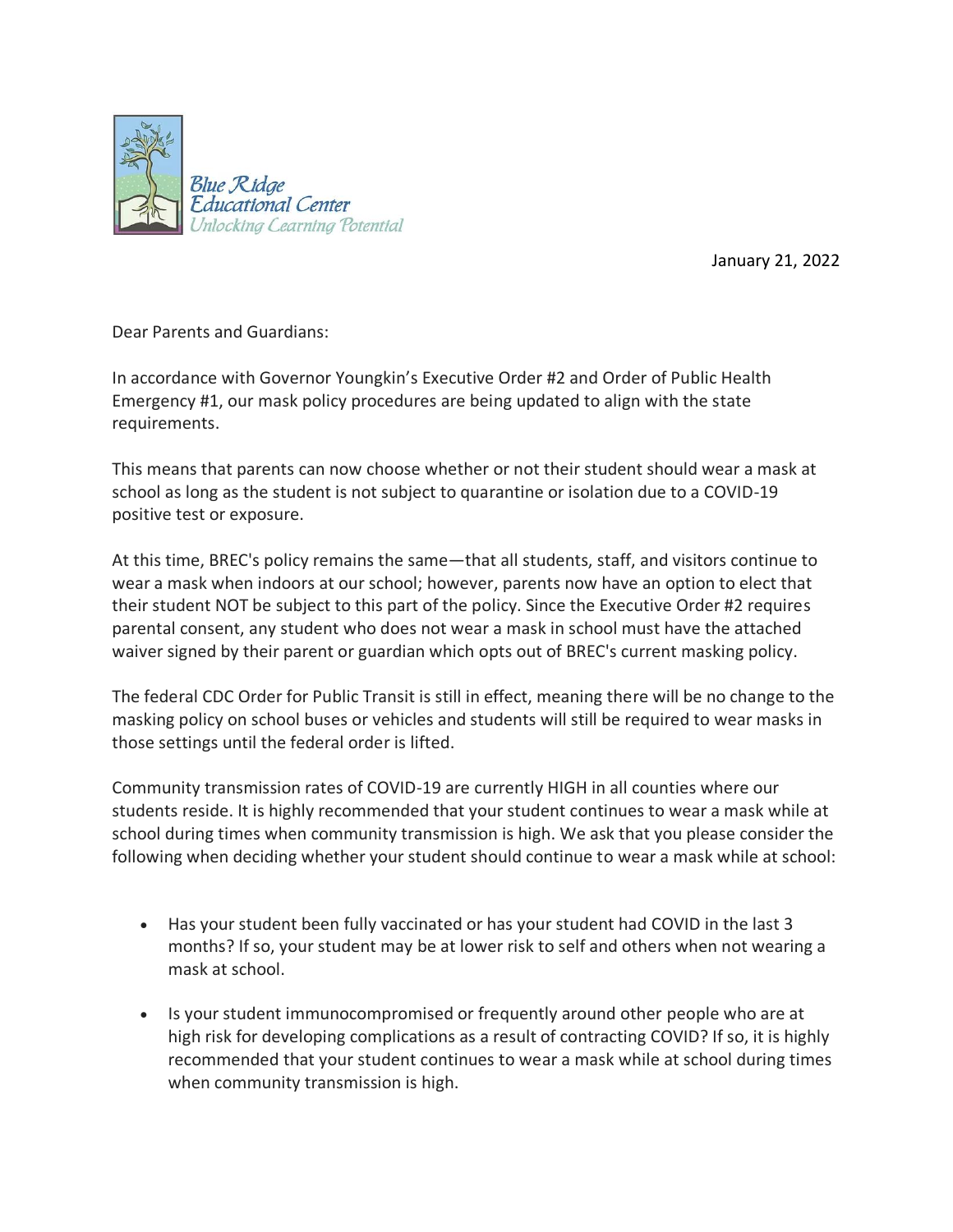It is important to note that any student who returns to school after 5 days of quarantine or isolation due to COVID-19, will be required to continue to wear a mask at school for days 6-10, regardless of parent opt out decision.

Parents should continue to monitor their student's health and the health of their families for COVID-19 symptoms. Children with COVID-19 generally have mild, cold-like symptoms, such as fever, runny nose, and cough. Vomiting and diarrhea have also been reported in some children. Children with certain underlying medical conditions, such as chronic lung disease or moderate to severe asthma, serious heart conditions, or weak immune systems, might be at higher risk for severe illness from COVID-19. We recommend that you consult your student's healthcare provider about concerns and to keep your student at home if they are exhibiting any signs of illness.

If your student has been exposed to or diagnosed with COVID-19, please report this to BREC. This information will be kept confidential. If your student is tested, please ensure your student stays home until test results are reported.

School policies (including the parent opt out) are subject to change at any time pending updated public health guidance and/or any state and federal mandates.

A paper copy of this memo and mask exemption form will also go home with students on Monday, January 24<sup>th</sup>.